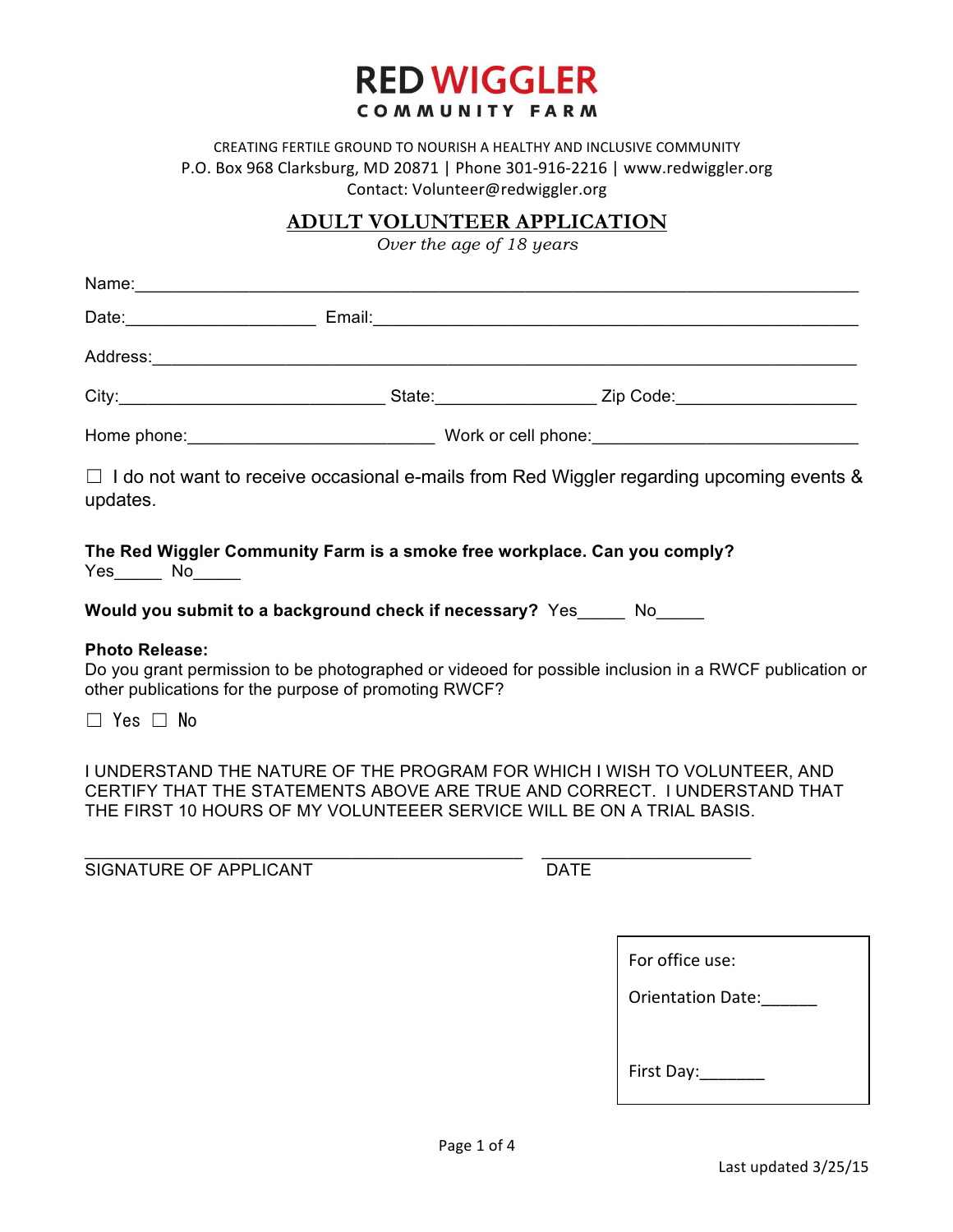| No experience is necessary for this position. For our records,<br>records, do you have experience |     | N٥ |
|---------------------------------------------------------------------------------------------------|-----|----|
|                                                                                                   | Yes |    |
| working in a greenhouse? Including seeding, transplanting and/or watering?                        |     |    |
| planting seeds or transplants?                                                                    |     |    |
| harvesting vegetables? Including bunching greens and/or digging root vegetables?                  |     |    |
| handling vegetables after harvesting, including washing,                                          |     |    |
| sorting, and weighing vegetables?                                                                 |     |    |
| doing field maintenance activities, including weeding                                             |     |    |
| thinning, mulching, and/or raking?                                                                |     |    |
| working with or interacting with adults with disabilities?                                        |     |    |

#### **Do you need to fulfill a specific requirement for service hours:** ☐ Yes ☐ No

 $\Box$  School  $\qquad$   $\qquad$   $\qquad$   $\qquad$   $\qquad$   $\qquad$   $\qquad$   $\qquad$   $\qquad$   $\qquad$   $\qquad$   $\qquad$   $\qquad$   $\qquad$   $\qquad$   $\qquad$   $\qquad$   $\qquad$   $\qquad$   $\qquad$   $\qquad$   $\qquad$   $\qquad$   $\qquad$   $\qquad$   $\qquad$   $\qquad$   $\qquad$   $\qquad$   $\qquad$   $\qquad$   $\qquad$   $\qquad$   $\qquad$   $\qquad$ 

□ Court Mandated # of hours

☐ Other: \_\_\_\_\_\_\_\_\_\_\_\_\_\_\_ \_\_\_\_\_# of hours

Deadline:

# **Strengths, Limitations and Accommodations**

*Our Individual Youth and Adult Volunteer Program is ideal for individuals with and without developmental disabilities who are able to work largely independently, with appropriate instruction and supervision.* 

*Our Volunteer In-Training Program is intended for adults with and without developmental disabilities that are interested in and would benefit from volunteering on the farm but require a higher level of supervision in order to succeed.* 

*The questions below are intended to assist in assessing which program will better suit each individual volunteers needs. We are committed to offering volunteer opportunities to all individuals and will make accommodations to the best of our ability.* 

**Please list your strengths and limitations as it applies to working cooperatively with others, following instructions and completing tasks independently.** 

\_\_\_\_\_\_\_\_\_\_\_\_\_\_\_\_\_\_\_\_\_\_\_\_\_\_\_\_\_\_\_\_\_\_\_\_\_\_\_\_\_\_\_\_\_\_\_\_\_\_\_\_\_\_\_\_\_\_\_\_\_\_\_\_\_\_\_\_\_\_\_\_\_\_\_\_\_\_\_\_\_\_

\_\_\_\_\_\_\_\_\_\_\_\_\_\_\_\_\_\_\_\_\_\_\_\_\_\_\_\_\_\_\_\_\_\_\_\_\_\_\_\_\_\_\_\_\_\_\_\_\_\_\_\_\_\_\_\_\_\_\_\_\_\_\_\_\_\_\_\_\_\_\_\_\_\_\_\_\_\_\_\_\_\_

\_\_\_\_\_\_\_\_\_\_\_\_\_\_\_\_\_\_\_\_\_\_\_\_\_\_\_\_\_\_\_\_\_\_\_\_\_\_\_\_\_\_\_\_\_\_\_\_\_\_\_\_\_\_\_\_\_\_\_\_\_\_\_\_\_\_\_\_\_\_\_\_\_\_\_\_\_\_\_\_\_\_

\_\_\_\_\_\_\_\_\_\_\_\_\_\_\_\_\_\_\_\_\_\_\_\_\_\_\_\_\_\_\_\_\_\_\_\_\_\_\_\_\_\_\_\_\_\_\_\_\_\_\_\_\_\_\_\_\_\_\_\_\_\_\_\_\_\_\_\_\_\_\_\_\_\_\_\_\_\_\_\_\_\_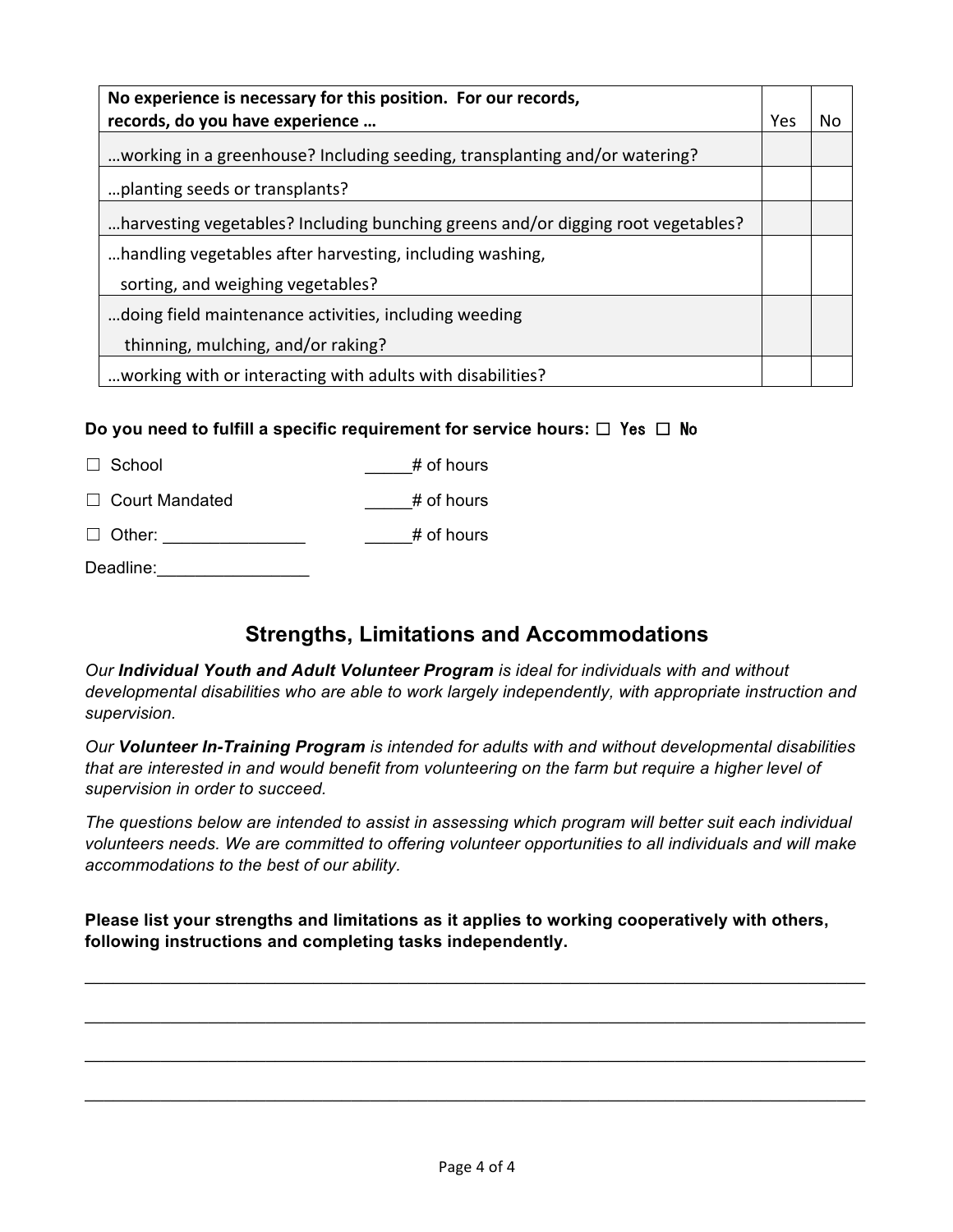**Please list your strengths and limitations as it applies to completing physical labor and working outside in different weather conditions for 2-5 hours at a time, with appropriate breaks.** 

| Do you require the use of any of the following? (check all that apply)         |                                                                                                |  |
|--------------------------------------------------------------------------------|------------------------------------------------------------------------------------------------|--|
| <b>Adaptive Equipment</b><br>$\Box$                                            | <b>Assistive Communication Device</b>                                                          |  |
| Please elaborate:                                                              | <b>Wheel Chair</b>                                                                             |  |
| the control of the control of the control of the control of the control of the | Crutches, Cane or Walker                                                                       |  |
|                                                                                |                                                                                                |  |
| $\Box$ One-on-one support                                                      |                                                                                                |  |
| Please check all that apply:                                                   |                                                                                                |  |
| $\Box$ Allergies                                                               | $\Box$ Sun Sensitivity                                                                         |  |
| Please list:_________________________                                          | $\Box$ Other Relevant Medical History                                                          |  |
| $\Box$ Seizure History                                                         |                                                                                                |  |
| Wiggler staff should be made aware of? Yes_____ No_____                        | Are there any other medical or physical conditions or special needs of the youth which The Red |  |
| If yes, please explain:                                                        |                                                                                                |  |
|                                                                                |                                                                                                |  |
|                                                                                |                                                                                                |  |
|                                                                                |                                                                                                |  |

\_\_\_\_\_\_\_\_\_\_\_\_\_\_\_\_\_\_\_\_\_\_\_\_\_\_\_\_\_\_\_\_\_\_\_\_\_\_\_\_\_\_\_\_\_\_\_\_\_\_\_\_\_\_\_\_\_\_\_\_\_\_\_\_\_\_\_\_\_\_\_\_\_\_\_\_\_\_\_\_\_\_